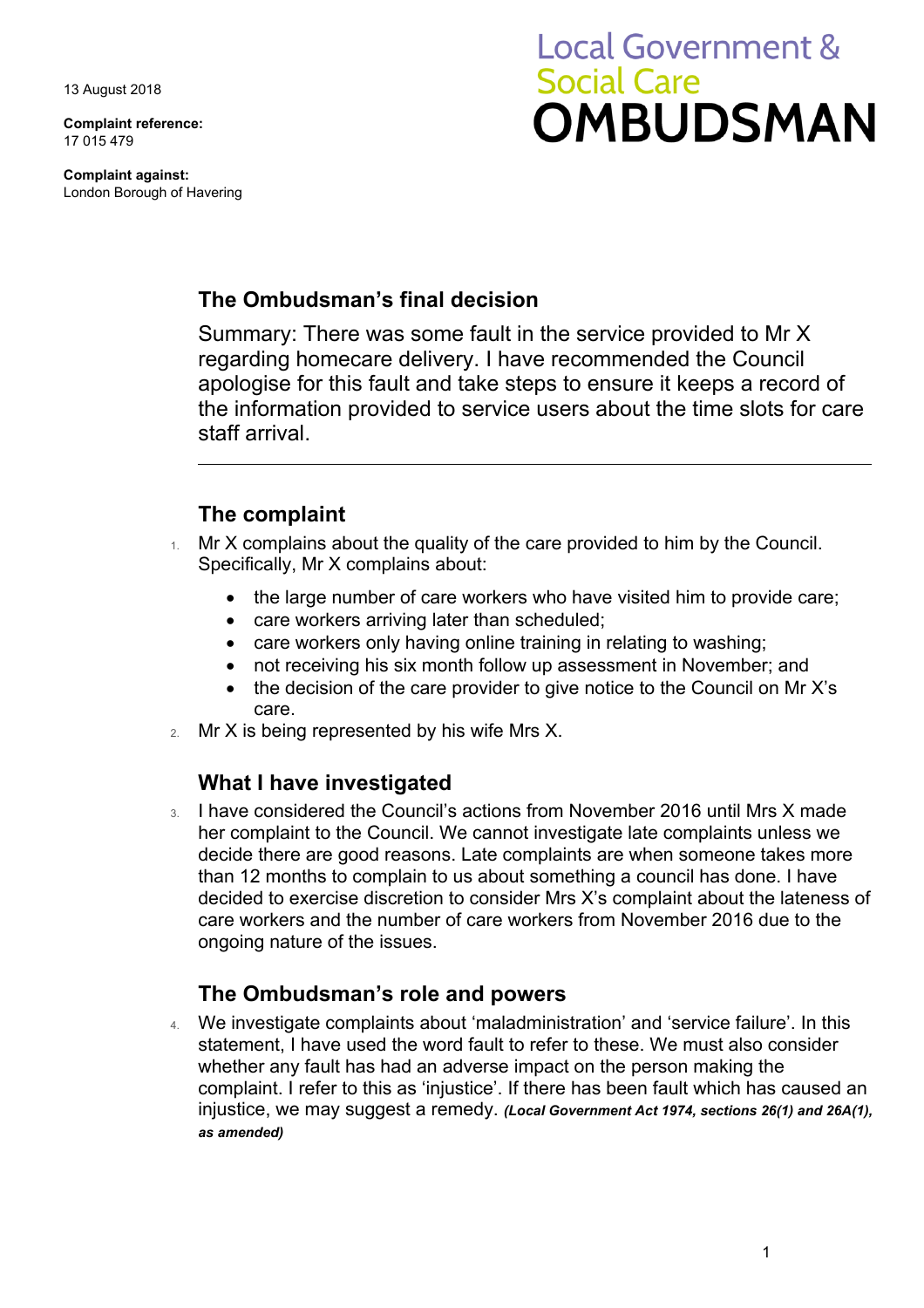- 5. We cannot question whether a council's decision is right or wrong simply because the complainant disagrees with it. We must consider whether there was fault in the way the decision was reached. *(Local Government Act 1974, section 34(3), as amended)*
- our investigation and issue a decision statement. *(Local Government Act 1974, section 6.* If we are satisfied with a council's actions or proposed actions, we can complete *30(1B) and 34H(i), as amended)*
- Late complaints are when someone takes more than 12 months to complain to us 7. We cannot investigate late complaints unless we decide there are good reasons. about something a council has done. *(Local Government Act 1974, sections 26B and 34D, as amended)*
- 8. Under the information sharing agreement between the Local Government and Social Care Ombudsman and the Care Quality Commission (CQC), we will share this decision with CQC.

## **How I considered this complaint**

9. I have considered information provided to me by both Mrs X and the Council and discussed the complaint with Mrs X. I also provided Mr and Mrs X with an opportunity to comment on my draft decision and provided the responses I received.

## **What I found**

10. Mr X received care from a homecare agency. This was organised by the Council. The care was part funded by Mr X and part funded by the Council. The arrangement was for a carer to visit Mr X for half an hour each weekday morning. Mr X's care plan explains that the during these visits the carer should assist with transferring Mr X out of bed. It also says the carer should supervise or assist Mr X's transfer from his bed to his wheelchair. It also says the carer should transfer Mr X in his wheelchair and supervise a transfer onto the toilet. It says the carer should support Mr X with washing and dressing and assist with creaming his legs and putting on compression stockings.

**Lateness of Mr X's carers** 

- *11.* Mrs X complained to the Council about the lateness of the carers who attended Mr X throughout 2016. Specifically, she complained to the Council that on 7 November 2017 the care worker arrived 30 mins late and the following day the care worker arrived forty minutes late.
- *12.* Mrs X also complained that on 17 November the care worker arrived over an hour late and ultimately did not complete the visit. The Council has explained that the recording of this visit as "cancelled" was incorrect and it should instead have been recorded as a "frustrated visit". The Council has confirmed that Mr and Mrs X were not charged for this visit.
- the care workers arrive late. She has also explained to me that this impacts on Mr *13.* Mrs X was not made aware that the care workers would be arriving late. Mrs X has explained to me that Mr X suffers from anxiety and this is exacerbated when X's routine and means that she has to provide the care herself.
- and on a further number *14.* I have considered the records of care worker visits from November 2016. On a number of occasions, the care workers arrived before or after the scheduled time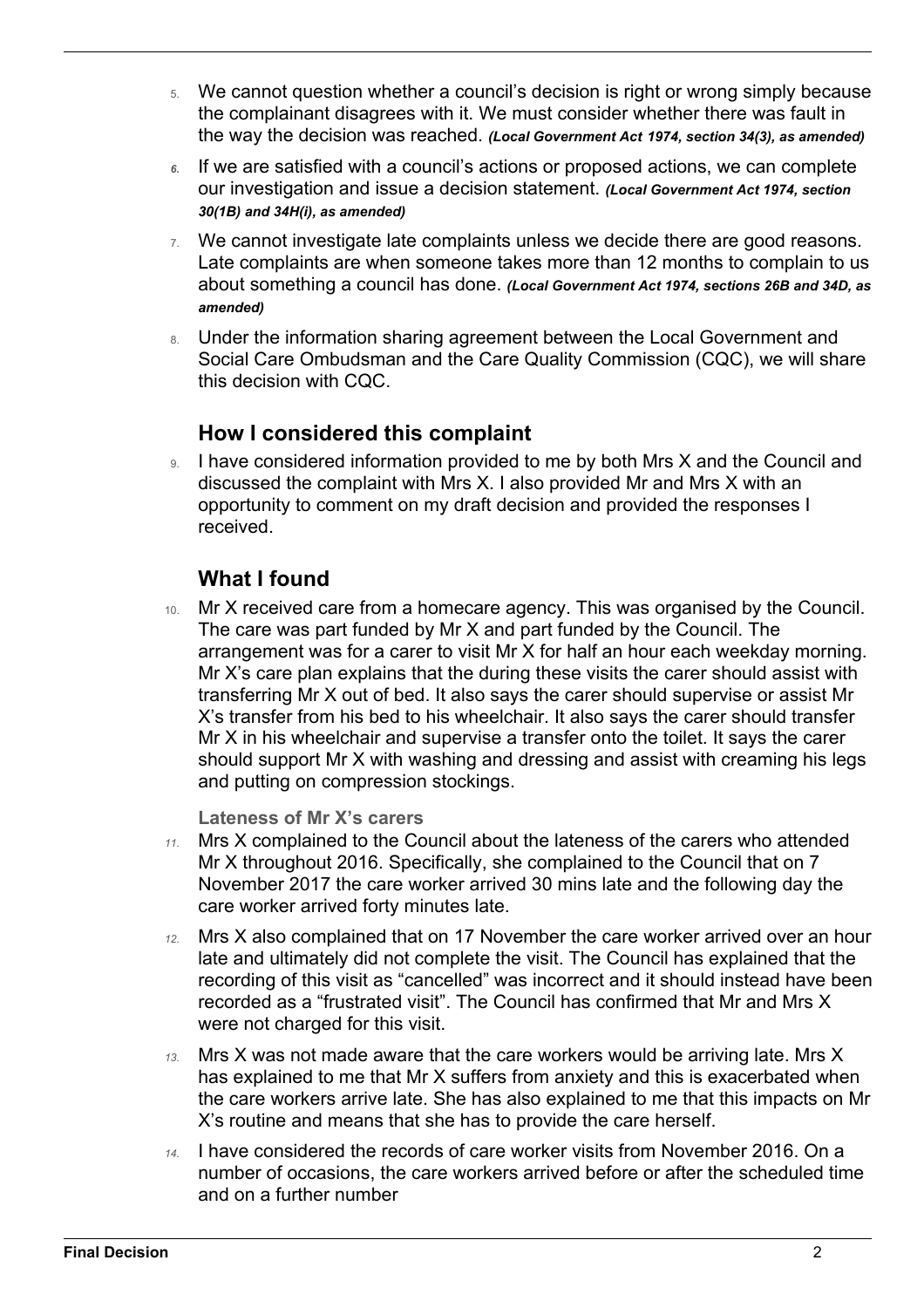- *15.* Care workers have a half an hour window before and after the scheduled start and end times of their visits. This allows care workers to have flexibility should the previous call take longer, if there has been an emergency with the previous service user, if there are issues with traffic or if the care worker is unable to find the address.
- before and after the designated arrival time. The Council has said that this would *16.* Mrs X said she was not aware that the care workers have a half an hour window have been explained at assessment stage by the care provider and was reiterated to Mrs X when she telephoned the office to complain about the lateness of carer's.
- 17. The Council has provided me with a copy of the contractual agreement made between the homecare provider and the Council. It says that "As consistency is a vital aspect of each client's care arrangements, late attendance is strongly discouraged. However, providers will ensure that, where a staff member is unable to arrive within 30 minutes of the agreed time, the client is contacted and advised of the staff member's expected time of arrival."
- it was unable to pass information onto service users if their care staff do not make them aware. It advised her to contact Social Services to change the agency to 18. When Mrs X complained to the agency about the lateness of care staff, it said that one that could better fulfil Mr X's needs. Mrs X has expressed dissatisfaction with this solution.
- 19. The care agency also sent a message to all staff to remind them of the importance of informing the office when they are running late and apologised that Mrs X was not informed of lateness previously.

**Lateness of Mr X's carers - analysis** 

- of the half an hour window for care workers to arrive. This was fault. The Council 20. Based on the evidence, I cannot be satisfied that Mrs X was properly made aware should apologise for this and take steps to ensure there is a written record of service user's being made aware of this.
- 21. The care agency has acknowledged that it was at fault when it did not inform Mrs X of care workers being late, over and above the half hour window. It said this was because of care staff not informing it in order for it to pass the message on. The care agency apologised for this and took action to remind staff of the importance of informing the office of lateness. This was an appropriate response.

**The number of care workers** 

- $222$  Mrs X complains that in two and a half years of homecare being provided to Mr X, he has had 43 different care workers attend. She explained the importance of continuity of care workers due to Mr X's anxiety.
- 23. The Council has explained that the homecare provider does not have any policies in place regarding the number of different carers that attend a client. It acknowledged that it is good practice for continuity of care worker to client is allocated as far as is possible.
- 24. The homecare provider faces restrictions to providing continuity of care workers as it is influenced by staff turnover as well as staff availability because of annual leave or illness.
- 25. The Council has said that the homecare provider carries out regular checks with service users regarding continuity through six monthly telephone reviews, six monthly quality reviews and annual quality assessments.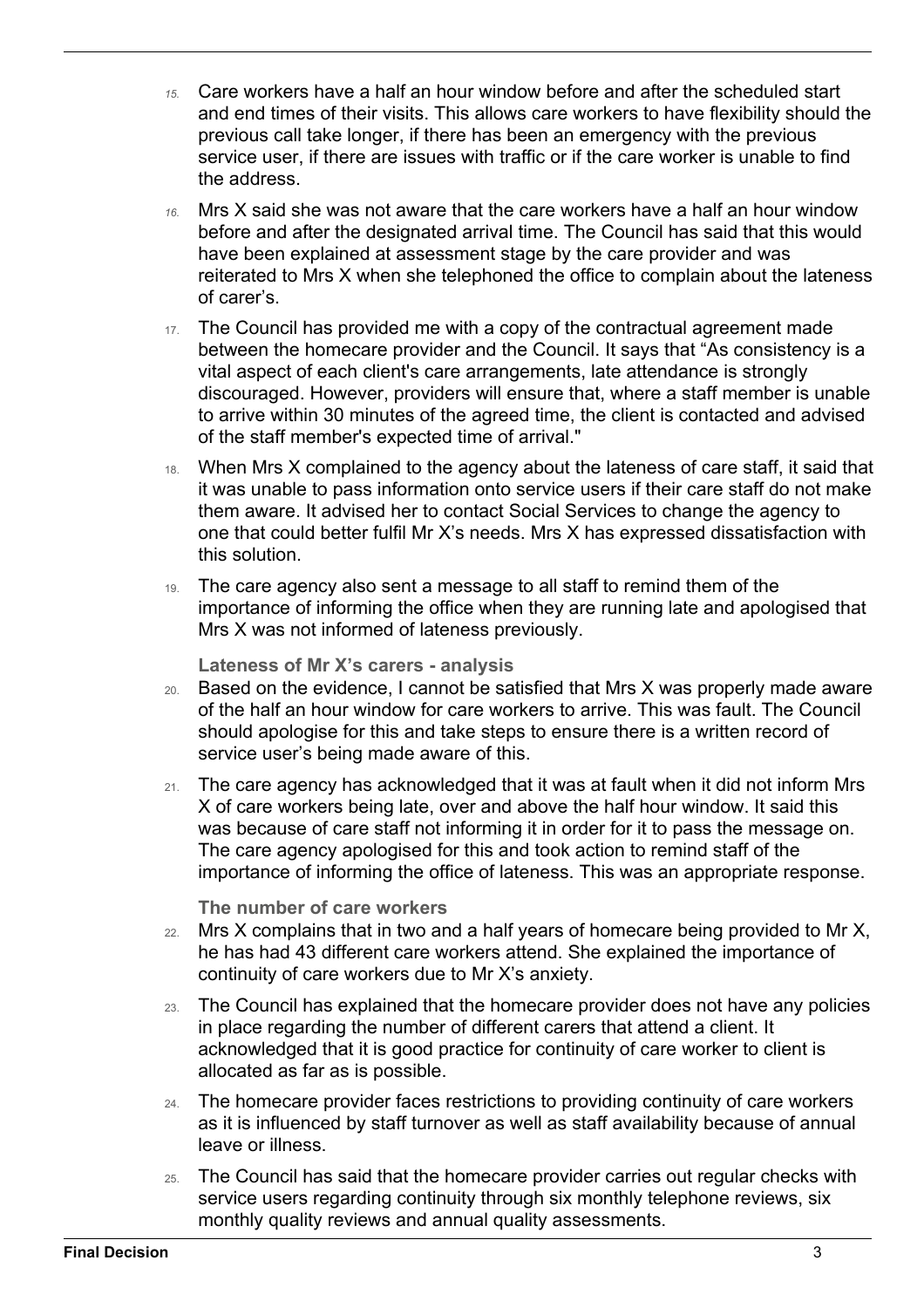- continuity of staff. Providers should therefore endeavour to minimise the volume 26. The contract in place between the council and the homecare provider for this period states: "Providers should treat clients with dignity and respect; this includes recognising the clients are individual, have preferences and appreciate of carers attending individuals and should promote, where possible, continuity of staffing."
- sample of those receiving homecare to understand if they are getting a good 27. The council has also explained that it regularly collects feedback from a random service and continuity of care.
- 28. I have reviewed a telephone monitoring form from 30 August 2017 where the Council has recorded that Mr X is always satisfied with the continuity of staff.

#### **The number of care workers- analysis**

29. At this time, I am satisfied that the Council has adequate processes in place for reviewing this. I would not have expected it to address the issues before as it was not made aware of the issue despite asking specific relevant questions. While I appreciate that Mr X has had a large number of different staff caring for him over the last two and a half years, my investigation has not found that the Council was at fault.

#### **Online training**

- 30. Mr X complains that the care workers who visited Mr X had only had online training relating to the washing of clients which impacted on the level of care provided.
- followed by four elements of e-learning training. It also explained that care 31. The Council has explained to me that each new care worker is given a careworkers handbook and undertakes face to face training as part of their induction workers must complete shadowing with an experienced care worker until they are competent to undertake lone working. The Council has confirmed that this would have been completed in all instances for carers visiting Mr X.
- 32. The contract between the homecare provider and the Council states the training standards required but not specifically how the training is to be delivered.

#### **Online training - analysis**

 the homecare provider discretion in how it trains its staff, this is a decision it was entitled to make. Without fault in the way the decision was made, I cannot 33. I appreciate that Mrs X feels that the training may be inadequate, which has impacted on the level of care provided to Mr X. However, at this time, my investigation has found no evidence to suggest that the training provided falls below the standards expected by the Council in its contractual arrangement or the legislation relevant to homecare provision. The Council made a decision to give question the decision itself.

#### **Follow up assessment**

- annually. The Council has told me that the Quality Review was completed by 34. Mrs X compains that the Agency did not complete a follow up assessment. The Council has explained that The Quality Review and Medication Review are undertain every six months and Care Assessment reviews are completed telephone on 30 August 2017.
- 35. It also told me that a Medication Review was completed on 11 May 2017. However I have not found any evidence to suggest that a further Medication Review was completed.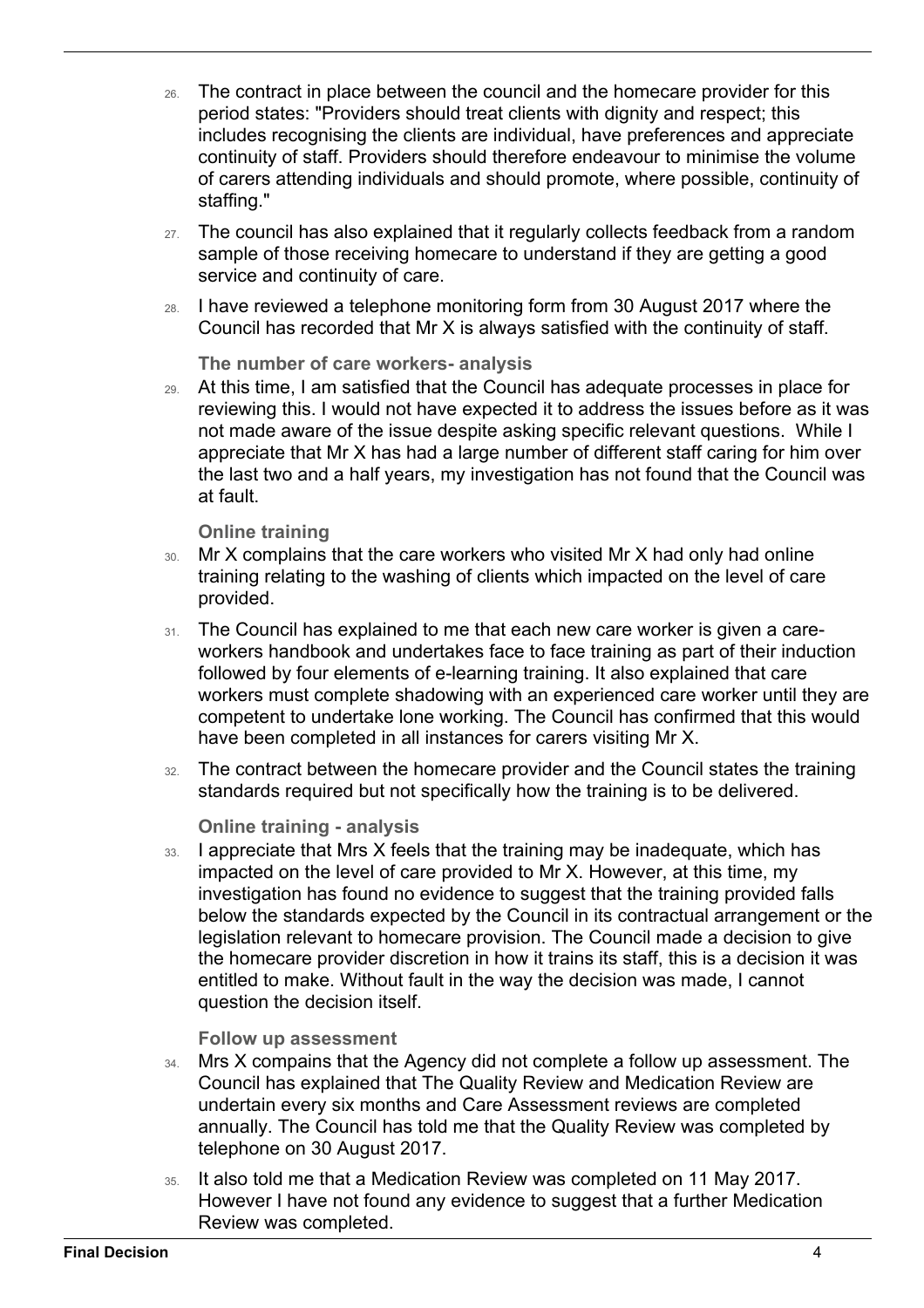- 36. I would have expected both the Care Review and Medication Review to be completed around 11 November 2017. I understand that the care package was terminated on 17 November, however this was after the reviews were due and so I would have still expected them to have taken place.
- 37. In response to my enquiries, the Council has acknowledged that an Annual Care Review did not take place in November 2017. It explained that normal practice would be that once the review had taken place in November 2016, this would be diarised forward on the Adult Social Care database system for a review to be undertaken in November 2017. However, this was not done on this occasion.

**Follow up assessment – analysis** 

- 38. Not conducting an annual care review appears to be fault. With regards to the Medication Review, it appears that no further Medication Review was conducted. This also appears to be fault.
- 39. I must determine whether this fault has caused Mr or Mrs X any injustice. The Council has said that Mrs X was contacted on 23rd April 2018 to offer a review of Mr X's care needs. It said that she declined a review and said she was managing to support her husband alone. The Council said it then provided Mrs X with information about. The Council's understanding was that Mrs X would consider the information and make contact if she felt she wanted to take this forward.
- as it should have done. The Council should apologise to Mr and Mrs X for not 40. As a review of Mr X was not conducted and Mrs X declined a review when offered, I cannot determine if had the Council conducted the reviews as it should have done, what impact this would have had on the care provided to Mr X. It is however frustrating for Mr and Mrs X that the Council did not conduct the reviews conducting the relevant reviews when it should have done. It is also open to Mrs X to request a review in the future.

**The decision of the care provider to give notice to the Council on Mr X's care** 

- 41. Following Mrs X's complaint, the homecare provider gave notice on the care it provided to Mr X. It said that it was unable to continue providing care long term due to the number of staff available.
- 42. Mrs X has also complained that following the termination of the contract, the homecare provider sent a care worker to complete a visit on 1 December. This happened because the Council notified the homecare provider late. The Council has confirmed that no charge was incurred for this visit.

**The decision of the care provider to give notice to the Council on Mr X's care - analysis** 

- 43. The contract in place between the council and the homecare provider said "Without prejudice to another right or remedy it may have, either party may terminate the service contract by giving the other party at least one calendar weeks' notice in writing unless a shorter period of notice has been agreed between parties."
- 44. While I appreciate it is frustrating for Mrs X that the homecare provider made a decision to terminate the care package following her complaint, this was a decision it was entitled to make. Without fault in the process, I cannot question the decision itself.
- 45. The late notification from the Council to the homecare provider which resulted in a carer attending was fault.